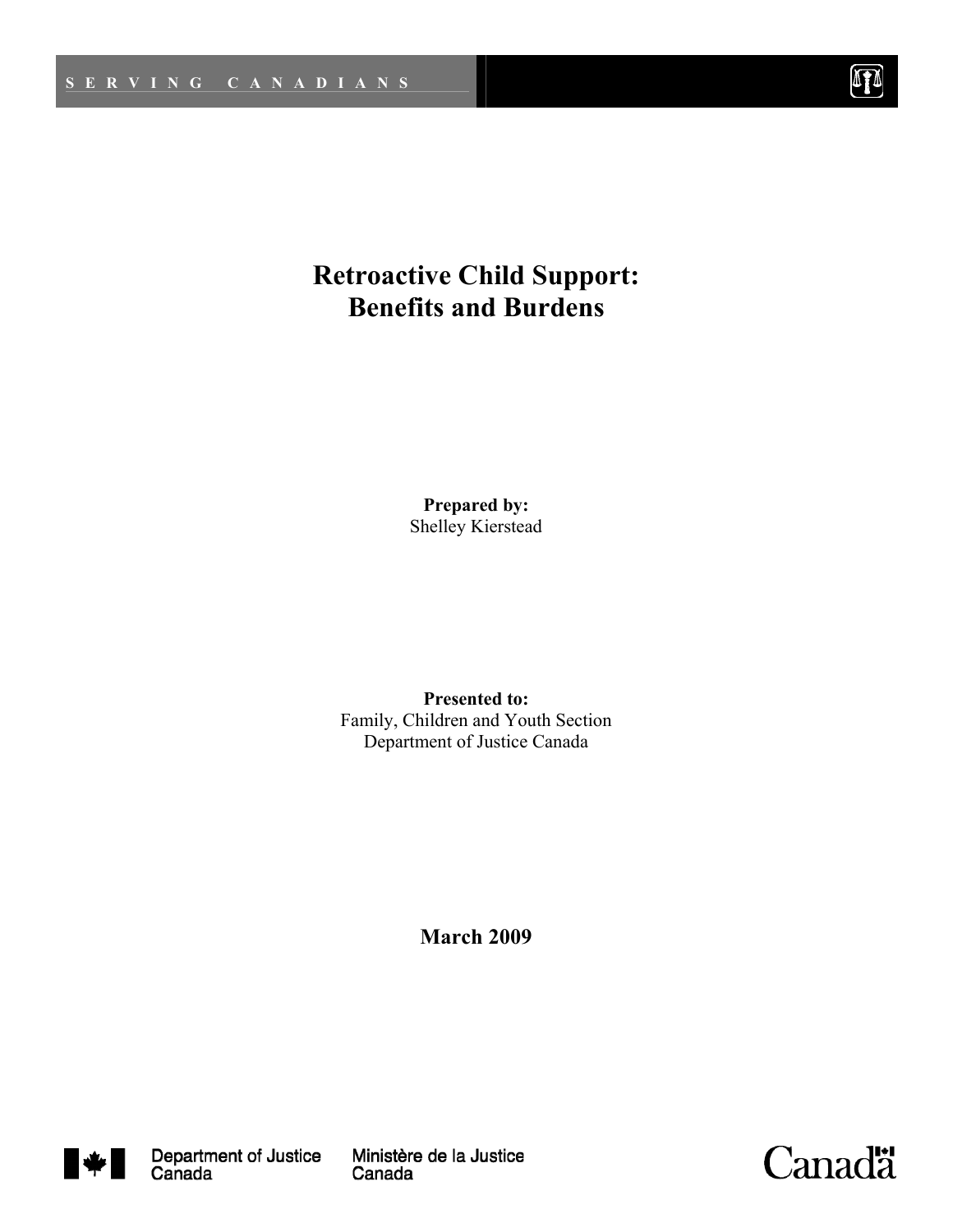*The views expressed in this article are those of the author and do not necessarily represent the views of the Department of Justice Canada.*

*This article may be reproduced, in part or in whole, and by any means, without charge or further permission from the Department of Justice Canada, provided that due diligence is exercised in ensuring the accuracy of the materials reproduced; that the Department of Justice Canada is identified as the source department; and that the reproduction is not represented as an official version of the original report.* 

Aussi disponible en français sous le titre : *La pension alimentaire rétroactive au profit des enfants : avantages et inconvénients* 

© Her Majesty the Queen in Right of Canada, represented by the Minister of Justice and Attorney General of Canada, 2009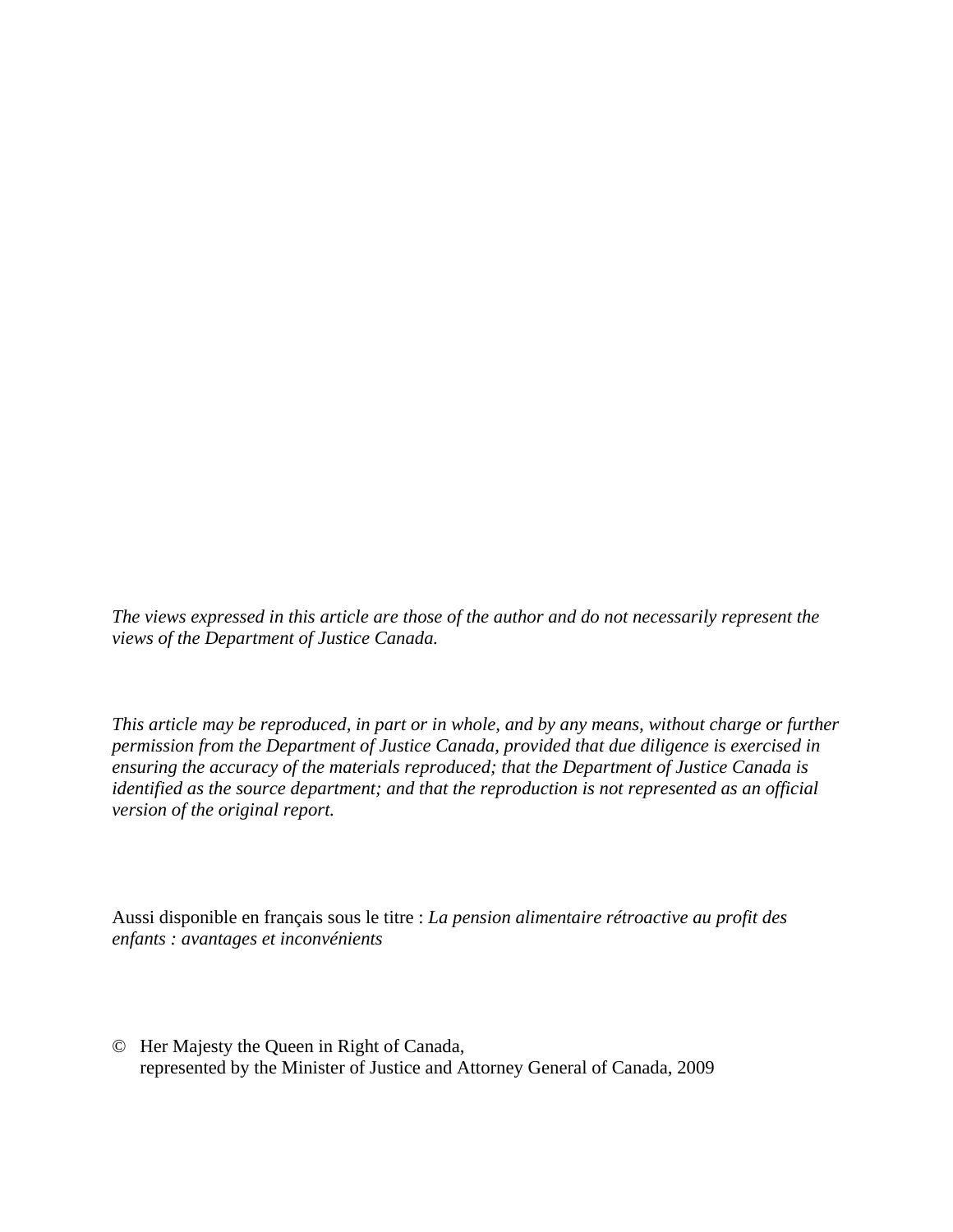# **Retroactive Child Support: Benefits and Burdens**

## *Shelley Kierstead* <sup>∗</sup>

(March 2009)

## **Introduction**

The Supreme Court of Canada's 2006 decision in four cases<sup>1</sup> dealing with retroactive child support has been widely referred to by courts across Canada. It seems fair to say that the test articulated by the Supreme Court in *SRG* for considering whether retroactive child support should be ordered, and if so, for what period and in what quantum, continues to be the subject of interpretation and commentary.

The following work aims to describe what is at issue in retroactive support claims, the approach that Mr. Justice Bastarache outlined in the majority decision, and the points of departure articulated in the concurring minority decision written by Justice Abella. The author attempts to "unpack the analysis" within the case, and to highlight complexities arising from the decision, as articulated both in subsequent cases and by various authors and family law practitioners.<sup>2</sup> Finally, the paper will close with a list of tips for lawyers dealing with child support cases.

## **1. How the Retroactive Support Question Came Before the Supreme Court of Canada**

The Supreme Court of Canada's analysis applied specifically to four Alberta-based cases—three that had been combined by the Alberta Court of Appeal<sup>3</sup> and a fourth that the Supreme Court added.<sup>4</sup> In each case, the parent who was a recipient of child support was seeking an amount of support for a prior period—specifically, an amount that was in keeping with the support obligation attributable to the payor parent's income during that period.<sup>5</sup> The tricky feature of these claims was that the specific obligations sought to be enforced were not ones that had been spelled out by order or agreement—had this been the case, the relief sought would have been enforcement of arrears that had accrued over the years. Instead, as the Supreme Court said, the claims concerned "the enforceability and quantification of support that was neither paid nor claimed when it was supposedly due." $\rm$ <sup>6</sup>

In many cases, such claims will arise where support obligations have been settled pursuant to either an agreement or a court order,<sup>7</sup> and subsequently, the payor's income increases, but the support paid does not. As the Court recognized in *SRG*, "retroactive" is technically a misnomer in such circumstances—the payor is not being asked to comply

1

<sup>∗</sup> Assistant Professor, Osgoode Hall Law School.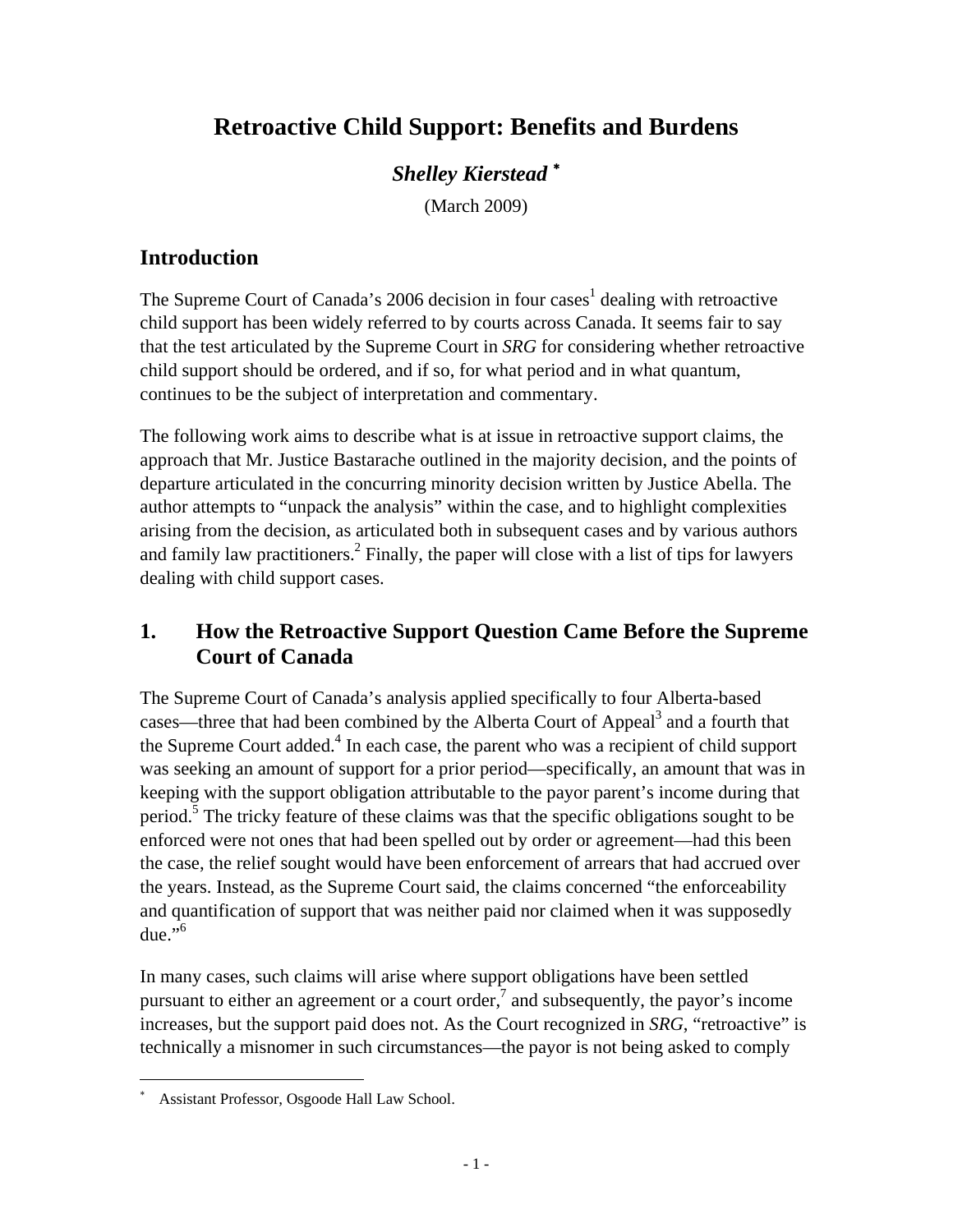with a legal obligation that did not exist in the past. Instead, the recipient is seeking to hold the payor accountable for the obligations that would have been associated with his or her income during the period in question had support been calculated afresh at that time. The ultimate issues for the court were whether it could order such "retroactive" support, and if so, under what circumstances it should do so.

It is useful to consider, prior to reviewing the court's analysis, the legislative backdrop to this question. An important shift in the characterization of child support obligations occurred in 1997 with amendments to the *Divorce Act*<sup>8</sup> and a corresponding introduction of the *Federal Child Support Guidelines*. 9 Under the current child support regime, assuming a post-separation situation where one parent has responsibility for the care of the children for the majority of the time while the children see their other parent for "access" visits, there is an assumption that the person with whom the children reside most of the time will automatically contribute to the children's well-being in accordance with his or her financial ability. The other parent's support obligation is calculated by using a table that dictates amounts owed for each income level. In other words, the payor's obligation is established by direct link to his or her income (along with the number of children for whom support is owed and the province of residence).<sup>10</sup> The monthly amount set out within the *Guidelines* table is said to approximate the proportion of one's income that could appropriately be transferred based on that person's ability to pay.

The method of calculation that sees support flowing directly from income levels represents a departure from the pre-*Guidelines* regime. Prior to the implementation of the *Guidelines*, support was determined by calculating children's needs based on budgets provided by parents and then assessing the proportion of the required amount that each parent should contribute. This proportionate share was based on each parent's financial ability. $11$ 

Another essential backdrop to understanding the Supreme Court's decision is the fact that neither the *Divorce Act*<sup>12</sup> nor the *Guidelines*<sup>13</sup> specifically dictate that a parent must increase his or her payments as income increases. The key provisions speaking to this question are contained within s. 25 of the *Guidelines*, which provides:

- (*a*) the documents referred to in subsection 21(1) for any of the three most recent taxation years for which the spouse has not previously provided the documents;
- (*b*) as applicable, any current information, in writing, about the status of any expenses included in the order pursuant to subsection 7(1); and

(*c*) as applicable, any current information, in writing, about the circumstances relied on by the court in a determination of undue hardship.

**<sup>25.</sup>** (1) Every spouse against whom a child support order has been made must, on the written request of the other spouse or the order assignee, not more than once a year after the making of the order and as long as the child is a child within the meaning of these Guidelines, provide that other spouse or the order assignee with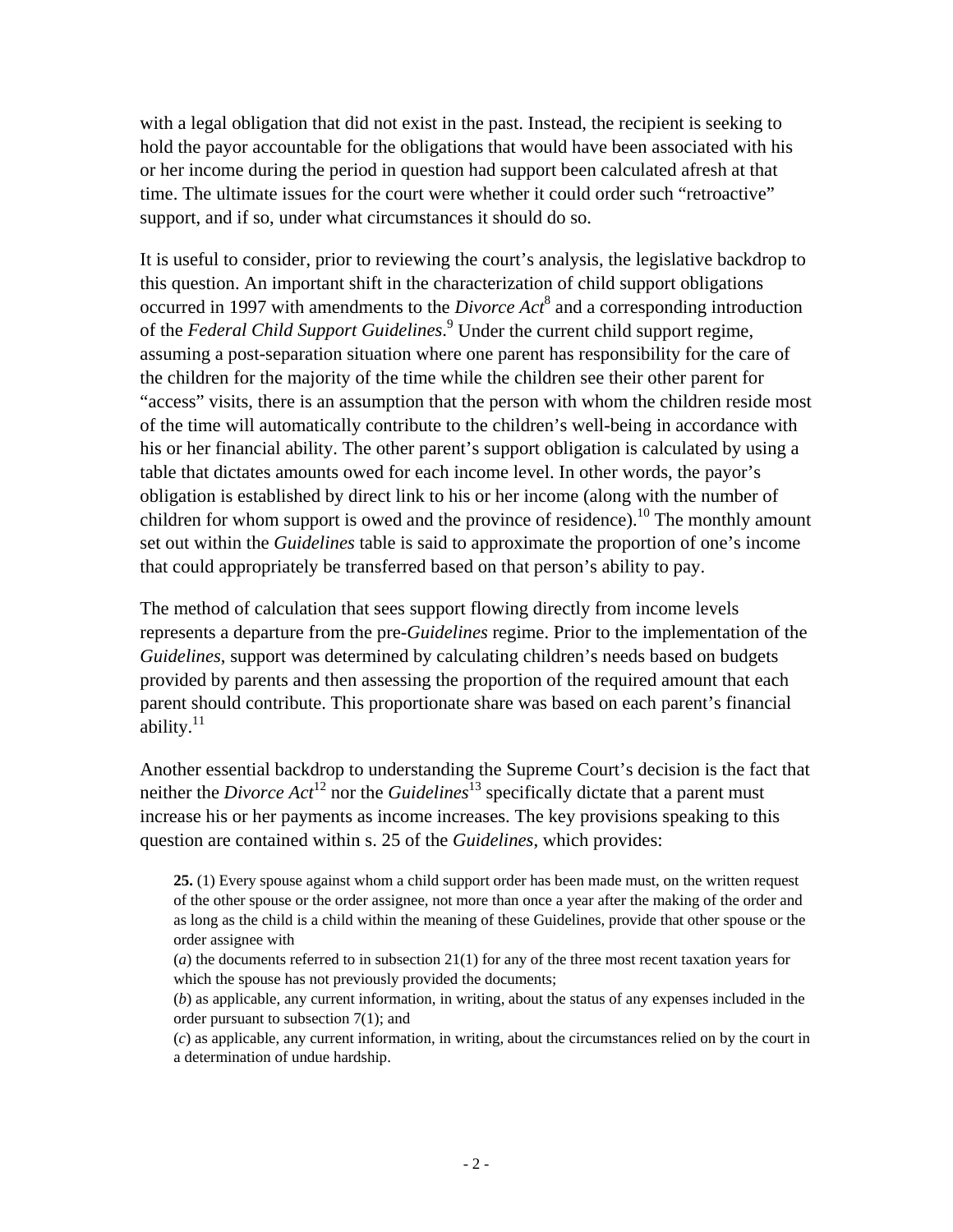These subsections place an onus on the recipient spouse to request income disclosure from the payor spouse. One of the complicating factors in this analysis then, is whether, during any period that a recipient does not make such a request, and does not initiate subsequent proceedings (either through informal negotiations or court application) to alter support amounts in accordance with the new income information, the payor parent is entitled to assume that he or she need not adjust the support being paid for his or her children. And, when at some point the recipient spouse does make an application for changed support, to what extent should this "assumption" that nothing further was required of the payor parent impact the analysis?

## **2. How Did the Supreme Court Approach the Issues?**

### **A. Establishing the Obligation**

Justice Bastarache, speaking for the majority, $14$  began his analysis by noting that parentage, in and of itself, establishes a support obligation: "upon the birth of a child, parents are immediately placed in the roles of guardians and providers."15 For over a century, this parent-child relationship has been understood as entailing both moral and legal obligations.<sup>16</sup> Notwithstanding the breakdown of his or her parents' marriage, the child's right to support from his or her parents survives.<sup>17</sup> Financial support, which is the child's right, survives the breakdown of his or her parents' marriage and should, to the extent possible, provide children with the same standard of living they enjoyed during the time the parents were together. $18$ 

A key distinction to be recognized, the court held, was between the existence of an obligation and the enforcement of an unfulfilled obligation. Clearly, there was no difficulty in finding that there is an ongoing obligation to pay child support in accordance with income. However, in Canada, the mechanism for seeking to have a court enforce<sup>19</sup> this ongoing obligation is to bring an application pursuant to either the *Divorce Act* or provincial/territorial legislation. While the legislature could have chosen a different mechanism for enforcement, and indeed, s. 25.1 of the *Divorce Act* contemplates federalprovincial agreements whereby provincial child support services would be created to recalculate the amount of support owed at regular intervals,  $^{20}$  in light of this policy decision, the obligation for ensuring compliance rests partially on the recipient parent.<sup>21</sup> However, the existence of an application-based regime does not preclude the court's ability to contemplate retroactive awards, assuming the child is a child of the marriage within the meaning of the *Divorce*  $Act^{22}$  and therefore entitled to support at the time the application for retroactive support is filed. Whether a retroactive award should be made in a given case will depend on the specific legislation in effect within a particular jurisdiction, the legislation that applies to a specific case, and the exercise of judicial discretion.<sup>23</sup>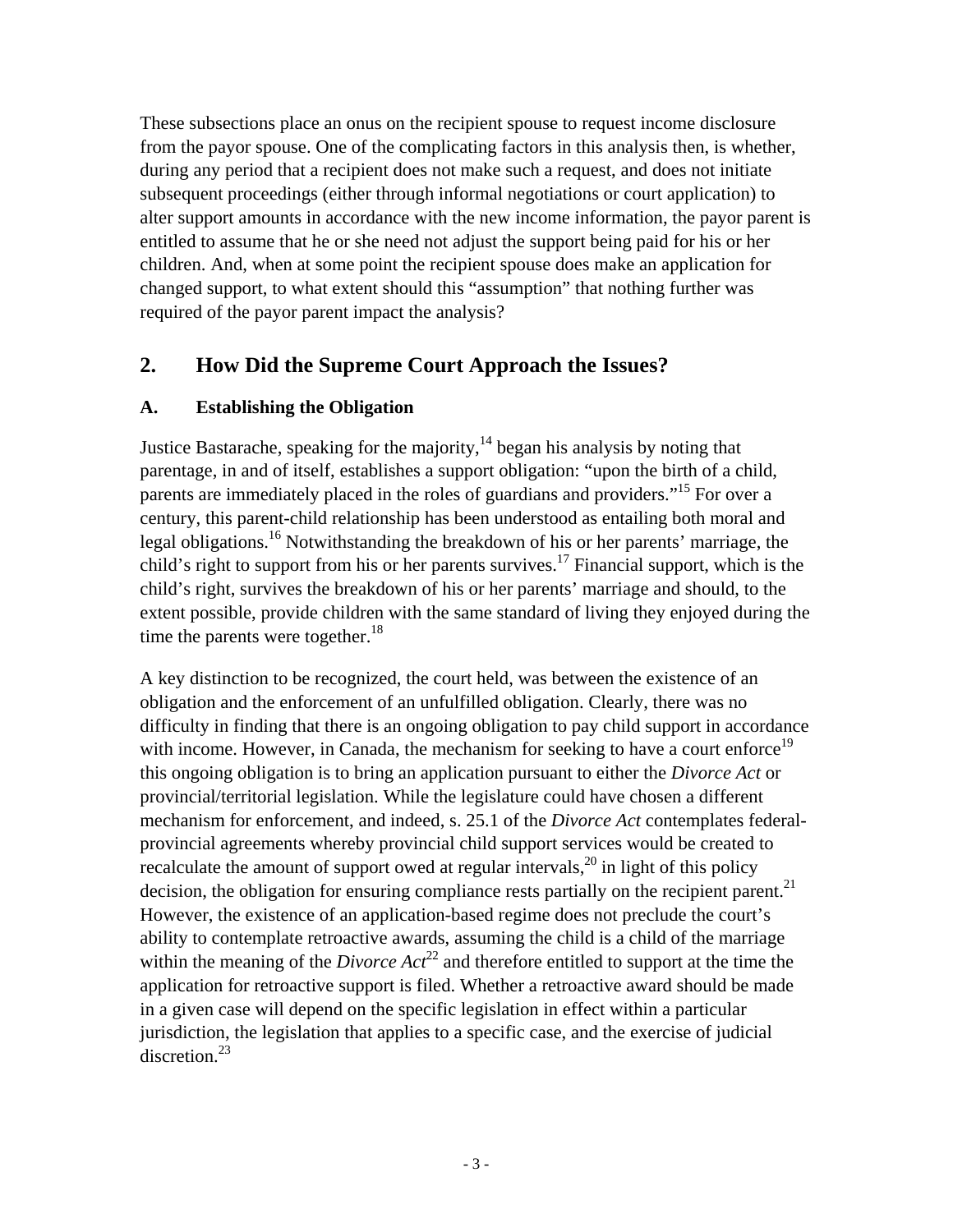#### **B. Enforcing the Obligation—Stage 1**

It is important, in the Supreme Court's view, to balance the payor parent's interest in certainty with the need for flexibility in fulfilling one's parental obligation:

Unlike prospective awards, retroactive awards can impair the delicate balance between certainty and flexibility in this area of the law. As situations evolve, fairness demands that obligations change to meet them. Yet, when obligations appear to be settled, fairness also demands that they not be gratuitously disrupted.<sup>24</sup>

The paying parent's certainty interest is strongest when the payor has been in compliance with a valid court order. However, parents need to understand that the order is based on the circumstances at play when the order is made. It is still possible that a change in underlying circumstances can lead to changed obligations.

According to Justice Bastarache, a payor's certainty interest is somewhat less strong where the obligation has been established by virtue of a private agreement, though agreements should certainly receive considerable weight: "[A] payor parent who adheres to a separation agreement that has not been endorsed by a court should not have the same expectation that (s)he is fulfilling his/her legal obligations as does a payor parent acting pursuant to a court order." <sup>25</sup> Finally, a paying parent does not enjoy any certainty interest where there is no existing order or agreement.<sup>26</sup>

The next aspect of the analysis involves the court considering specific circumstances associated with the case. Among these is the question, noted above, of whether the child qualified for support at the time of the application.<sup>27</sup> Assuming this threshold inquiry is met, one should delve into the reasons for the recipient spouse having delayed in commencing the application for retroactive support. Such delay would, in Justice Bastarache's view, have the effect of strengthening the payor parent's perception that his/her obligations were being adequately fulfilled. "Acceptable" reasons for delay, in the court's opinion, would be the existence of situations where the applicant feared that the payor parent would "react vindictively to the application to the detriment of the family."<sup>28</sup> Equally, a reasonable excuse might exist where the applicant lacked the emotional or financial means to commence an application, or was given inadequate legal advice. However, "a recipient parent will generally lack a reasonable excuse where s(he) knew higher child support payments were warranted, but decided arbitrarily not to apply."<sup>29</sup> Interestingly, as one author has noted:

[T]he difference between a reasonable and unreasonable delay is often determined by the conduct of the *payor* parent. A payor parent who informs the recipient parent of income increases in a timely manner, and who does not pressure or intimidate her, will have gone a long way towards ensuring that any subsequent delay is characterized as unreasonable."<sup>30</sup>

Moving from an assessment of the recipient parent's conduct, the Court next looks at the payor's conduct, noting that when he or she has engaged in "blameworthy" conduct, his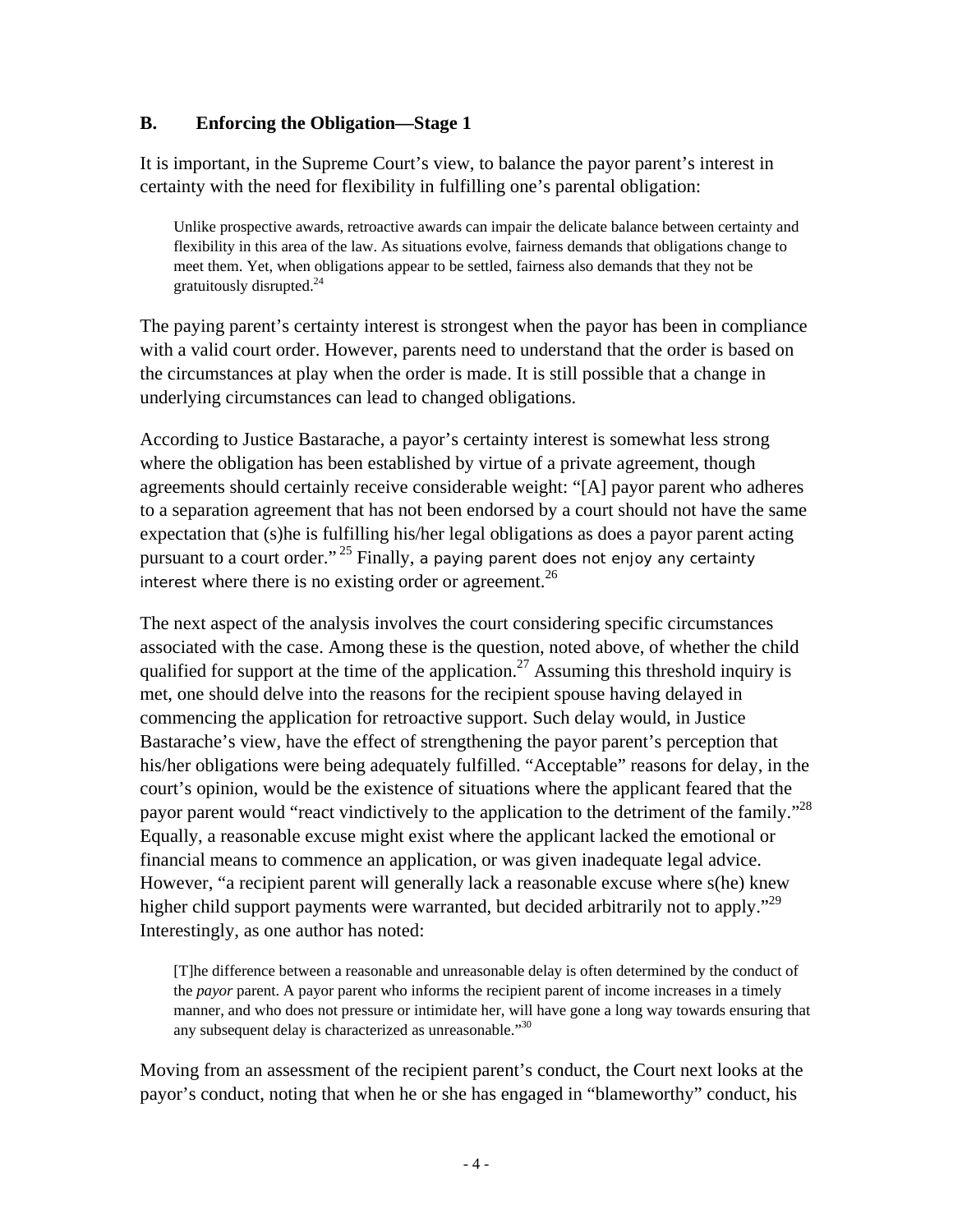or her interest in certainty will become less compelling.<sup>31</sup> What, then, is "blameworthy conduct" that will diminish the certainty interest? It is "[a]nything that privileges the payor parent's own interests over his/her children's right to an appropriate amount of support. $32$  Hiding income, misleading the recipient about real income, consciously ignoring one's support obligation, and intimidating the recipient such that he/she feels unable to pursue increased support all point to blameworthy conduct.<sup>33</sup> A parent who knowingly avoids support obligations should not profit from such behaviour, though not increasing support payments automatically does not necessarily amount to blameworthy conduct.

The issue of blameworthy conduct requires an assessment of the payor parent's subjective view, though objective indicia are helpful in determining whether blameworthiness arises. For example, where the amount paid is fairly close to the amount that should have been paid, the belief that one's obligations were being met is more plausible.34 While compliance with a previous court order or agreement may raise a presumption that the payor was acting reasonably, this presumption can be rebutted where a change in financial circumstances was significant enough that the payor parent could no longer reasonably rely on the order/agreement and was not reasonable in failing to disclose increased ability to pay.<sup>35</sup> Finally, a payor may have behaved in a way that militates against a retroactive award, as for example, when he or she has paid for expenses over and above amounts required by statute or an order or agreement.<sup>36</sup>

Next, in the court's opinion, it is essential to examine the child's past and present circumstances in deciding whether a retroactive award is appropriate. A child who underwent hardship in the past may be compensated by a retroactive support award, while a child who already enjoyed all of the advantages that he or she would have enjoyed with full parental support reveals a less compelling case for retroactive support.<sup>37</sup> Note that hardship suffered by other family members who made additional sacrifices to assist the child is irrelevant in determining whether retroactive support is appropriate.<sup>38</sup>

The potential hardship of a retroactive award to the payor should also be thrown into the mix of items to consider. For example, a payor's new family obligations should be taken into account, along with the extent to which a retroactive support award would disrupt the payor's management of his or her financial affairs.<sup>39</sup> While retroactive awards should be crafted in a way that minimizes hardship, it will not always be possible to avoid hardship. In Justice Bastarache's view, the extent to which a court should be concerned about this issue is directly linked to the extent to which the payor parent has engaged in blameworthy conduct.<sup>40</sup>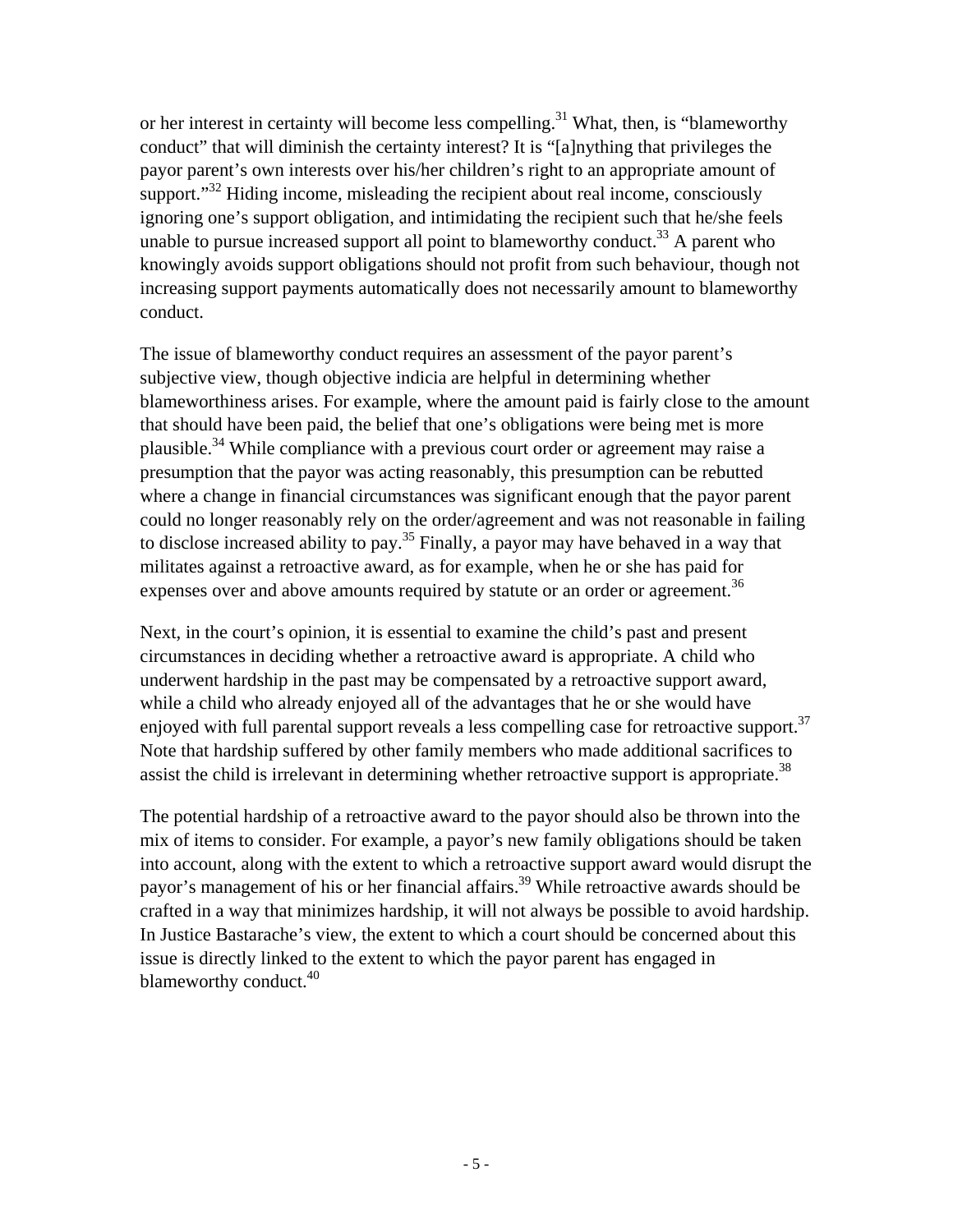#### **C. Enforcing the Obligation: Stage 2—Commencement Date**

Where a court has determined, in light of the balancing of the factors set out above, that retroactive support is appropriate, the next question is which date to use as the commencement date for the order. The possible candidates are: the date that the financial circumstances of the payor parent changed such that a higher support amount was owed; the date of "formal" notice $41$  by the recipient parent that additional support was being requested; the date the application for variation was made; and the date of "effective" notice by the recipient parent that there was a need to pay or re-negotiate support payments. In the court's view, using the date on which formal proceedings are commenced would have the effect of discouraging parents from settling matters informally:

[L]itigation can be costly and hostile, with the ultimate result being that fewer resources—both financial and emotional—are available to help the children when they need them most. If parents are to be encouraged to resolve child support matters efficiently, courts must ensure that parents are not penalized for treating judicial recourse as the last resource.<sup>42</sup>

On the other hand, Justice Bastarache takes the position that applying the date that the support obligation would have changed erodes the payor's certainty interest too much. $43$ As a result, he adopts the middle-ground "effective notice" date. Justice Abella, in writing the concurring minority opinion, disagrees with Justice Bastarache on this point. In her view, regardless of notice date, support should be varied retroactively to the date of the change in income:

[The payor parent] is the parent with the major responsibility for ensuring that a child benefits from the change as soon as reasonably possible. A system of support that depends on when and how often the recipient parent takes the payor parent's financial temperature is impractical and unrealistic. … Because the child's right to support varies with the [parent's income] change, it cannot … be contingent on whether the recipient parent has made an application on the child's behalf or given notice of an intention to do so.44

In addition to setting the generally applicable commencement date, the court introduced what has been referred to as a three year "limitation period" for retroactive child support orders. According to Justice Bastarache, it will usually be inappropriate to make a support award retroactive to a date more than three years before the date of formal notice, though this presumptive three year limitation can be eschewed where the payor has engaged in blameworthy conduct.45 In one commentator's view, Justice Bastarache's pronouncement "is at once a warning to payor parents to fulfill their child support responsibilities once fixed with effective notice of a claim, and a caution to recipient parents to advance their claims diligently once effective notice has been served."46

Again, Justice Abella takes a different view of this aspect of the decision. In her opinion, absent an express statutory direction, a three year limitation is inappropriate.<sup>47</sup> Further, she finds there is no role for blameworthy conduct in determining the date at which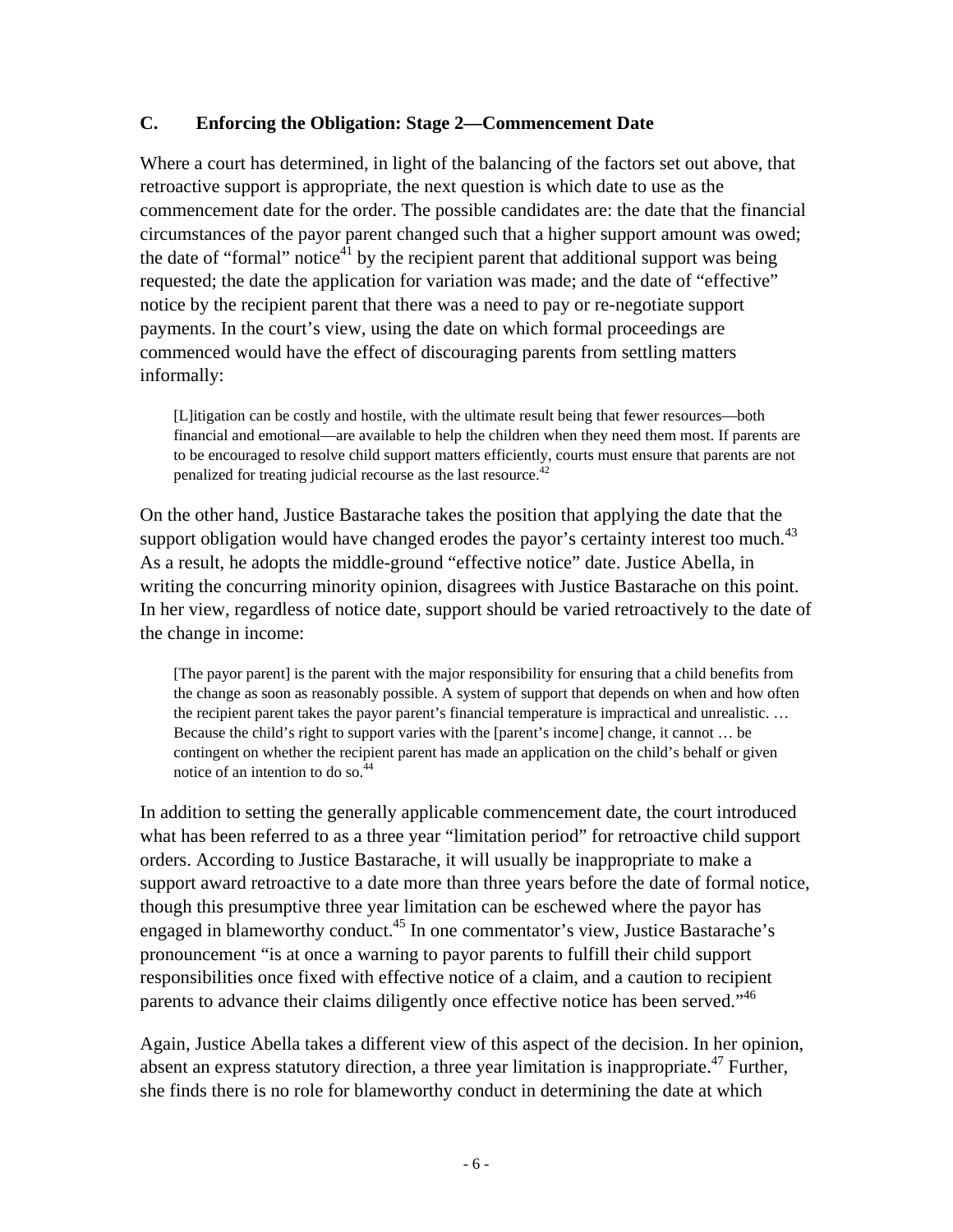children can recover the support to which they are entitled. In her view, "[t]he existence of the increased obligation depends on the existence of the increased income, and fluctuates with parental income, not with parental conduct."<sup>48</sup>

One of the interesting aspects of the three year limitation period is that the issue was "not before the Alberta Court of Appeal, was not pleaded by any party in the Supreme Court of Canada, was not argued by any party and was never mentioned by the court."<sup>49</sup>

While commentators agree that the three year limitation was not stated as an absolute,  $50$ there is potential for parties seeking some level of predictability to characterize it as such.<sup>51</sup> Concern has been voiced to the effect that the three year period may not always reflect the reality of separated families: "[S]ometimes people do want to wait until the kids grow up in order to avoid the greater evil of grinding the kids up in a fight over money between the parents."<sup>52</sup>

### **D. Enforcing the Obligation: Stage 3—Quantum**

Finally, having determined the appropriate date for the retroactive award, the court must determine an appropriate quantum. This amount must still fit the circumstances, and blind adherence to the applicable tables is not recommended.<sup>53</sup> In summary, "a court should not order a retroactive award in an amount that it considers unfair, having regard to all the circumstances of the case."54

In applying the factors set out earlier in its judgment, the court held that retroactive support was inappropriate in two of the cases and appropriate in the other two. In the two cases where retroactive support was held to be inappropriate, the court seemed to focus on the payor's non-blameworthy conduct,<sup>55</sup> while in the latter two cases, payors' blameworthy conduct in refusing to increase support payments where their incomes had increased significantly played a large role in the decision to award retroactive support.<sup>56</sup> Further, in one of the cases where retroactive support was held to be appropriate, the recipient parent had been unable to discern changes in the payor's changed income.<sup>57</sup> In the other, the court accepted that in light of previous overwhelming litigation that had strained the mother-child relationship, it was understandable that the recipient mother would be reticent to commence further proceedings.<sup>58</sup>

## **3. Post-SCC Considerations**

In light of the variety of factors to be considered on retroactive child support applications, and the Supreme Court of Canada's direction that judges take a holistic view of the situations underlying the applications, it is not surprising that judges have approached cases in a very "fact specific" manner, which arguably makes it difficult to predict the result of any given application. In this author's view, the factors that seem to be providing the most pronounced focal points for decision making in the post-SCC era are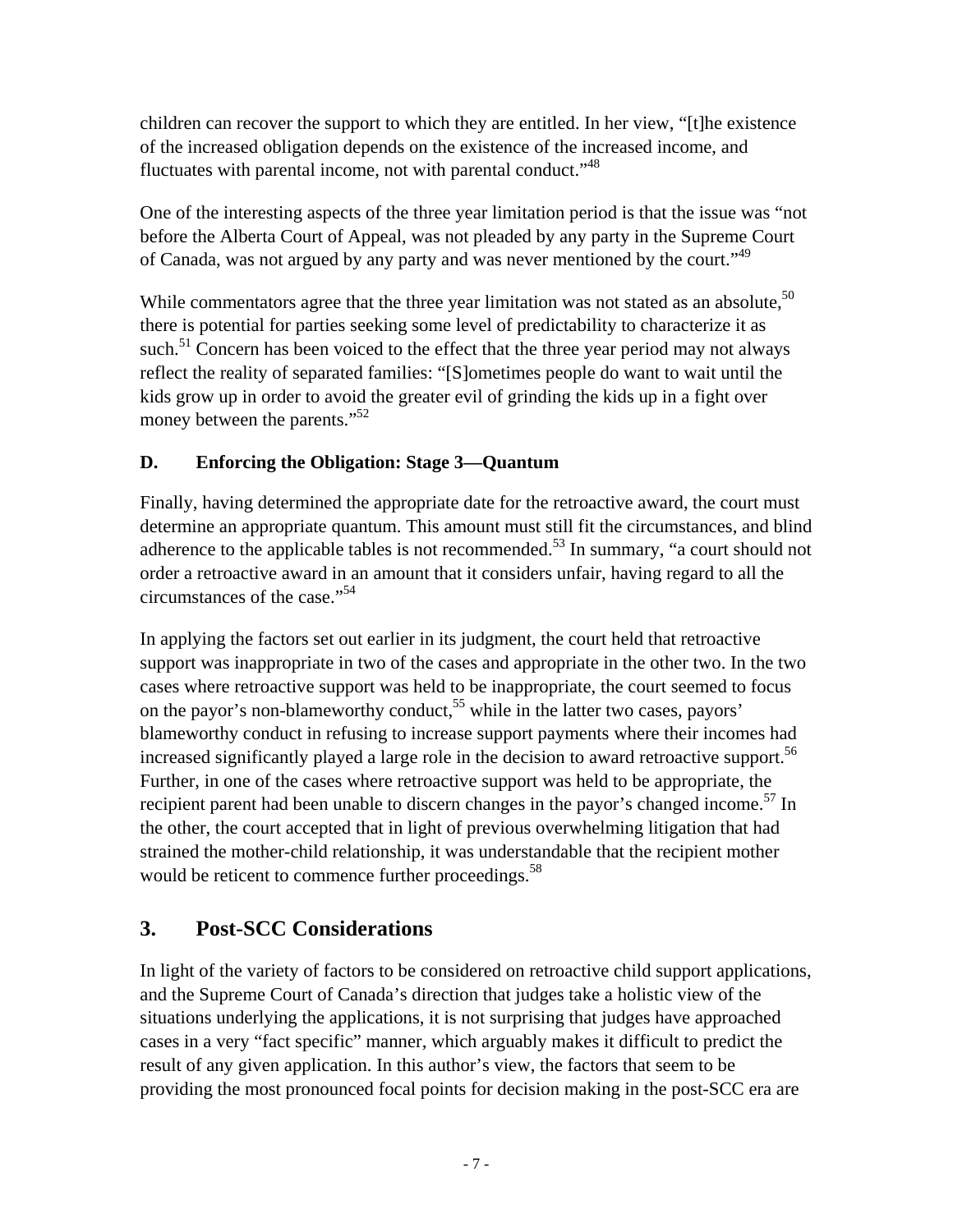the blameworthiness of the payor and the effect of delay by the recipient. In general, courts seem to be interpreting "blameworthiness" broadly, as the Supreme Court of Canada suggested they should.<sup>59</sup> It may actually prove more difficult to establish a predictable approach to determining the impact of recipient delay in seeking increased support. At this stage, no definitive approach seems to have emerged. As D. Smith notes:

It was hoped that in *Baldwin v. Funston* the Court of Appeal for Ontario would opine on how we are to assess the recipient's duty to pursue support and the payor's duty to increase support as income increases, in the context of a classic "she did not ask and he did not tell" situation … The court simply upheld the trial judge's conclusions without further substantive analysis. $60$ 

In addition to future judicial elaboration of this test, it has been suggested that the issue of the child's past and present circumstances will also be the subject of keen consideration in future cases,<sup>61</sup> though to date relatively few cases have addressed this question.

One question not directly raised in the Supreme Court decision is whether the principles set out within the *SRG* case apply to payors who seek a retroactive reduction in child support obligations.<sup>62</sup> D. Smith discussed this issue, noting that the argument in support of extending the Supreme Court's discussion to retroactive reduction claims was likely to be that "the underlying principle of the decision is that support should match income—as income changes, so should support. In that instance, it is difficult to conclude that a reduction in income historically should not at least open the door to the analysis."<sup>63</sup> It appears that this rationale has been successfully applied in a handful of claims seeking retroactive reduction of support obligations.<sup>64</sup> D. Smith's conclusion, however, that while payor variations may be possible based on the reasoning within the decision, it will be difficult to succeed factually, is likely true. $65$ 

Despite the fact-specific application of the factors set out in *SRG* and the associated challenges of predicting likely outcomes, some practitioners feel that the decision has enhanced certainty in terms of overall client expectations. Phil Epstein, for example, says that clients are now clearer about their obligation to increase support with increased income, and about the likely ramifications of not doing so.<sup>66</sup> Epstein and Madsen suggest that "the safe and cautious message to give payors is certainly to disclose changes in their income, pay in accordance with the Guidelines, or be at risk of a retroactive award at some point in the future."<sup>67</sup>

The implementation of recalculation schemes within each province and territory would, in the author's view, be the ideal manner by which to foster greater certainty and relieve recipient parents of the potentially daunting burden of initiating negotiations for revised support obligations with a former partner. Until such schemes are in place, however, it would be extremely useful for counsel to consider the following approaches<sup>68</sup> when dealing with child support matters: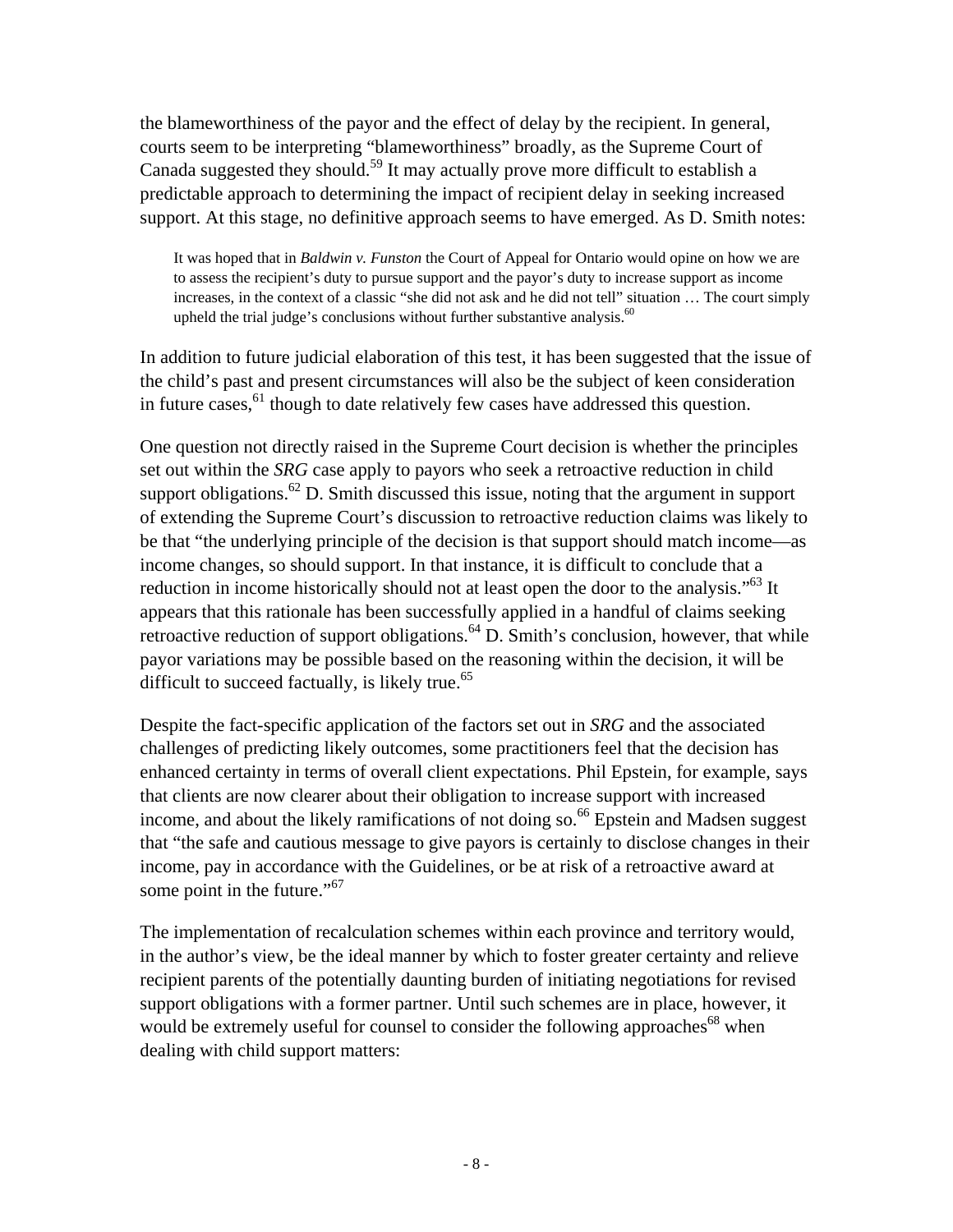#### **A. Recipients' Counsel:**

- Discuss the consequences of the *SRG* decision with clients.
- Include or ask for the inclusion of a requirement for annual **disclosure** pursuant to s. 25 of Guidelines in all agreements, minutes of settlement and court orders.
- Include or ask for the inclusion of a requirement for annual **adjustments** of child support in accordance with income in all agreements, minutes of settlement, and consent orders and court orders.
- Advise clients to make formal written demands for disclosure on a regular (not more than once a year) basis, and to record these demands in writing.
- Advise clients to make note of dates of any informal requests.
- Do not negotiate for too long.
- Adduce proper evidence regarding the reasons for any delay in seeking additional support.

#### **B. Payors' Counsel:**

- Discuss the consequences of the *SRG* decision with clients.
- Advise clients that their financial obligation towards their children survives the breakup of the relationship.
- Advise clients to consult the Guidelines and pay the appropriate amount on a voluntary basis.
- Disclose income increases on a regular and voluntary basis.
- Advise clients that failure to disclose or delay in disclosing (especially after requested to disclose by recipient) may lead to a finding of blameworthy conduct that could lead a court to order retroactive support back to the date of material change in income.

While there will continue to be interpretive challenges associated with retroactive child support calculations, it is hoped that the foregoing suggestions will assist in reducing future uncertainty about the obligations associated with changing income, and the current onus on each party to facilitate the child's right to benefit from each parent's financial ability.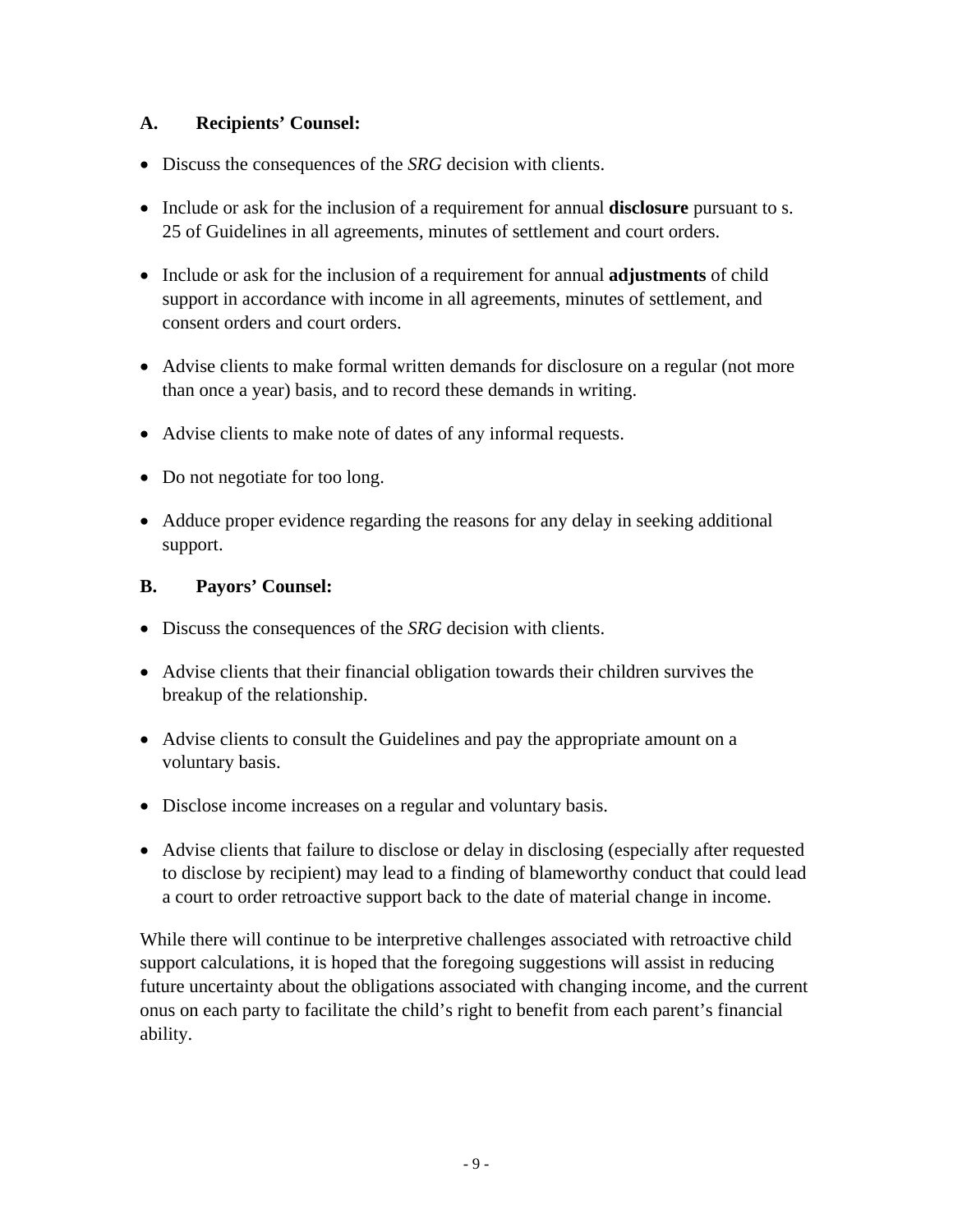### **Endnotes**

<sup>1</sup> *D.B.S. v. S.R.G.*; *L.J.W. v. T.A.R.*; *Henry v. Henry*; *Hiemstra v. Hiemstra*, 2006 SCC 37, [2006] 2 S.C.R. 231 [*SRG*].

2 The paper makes reference to a number of articles written about the *SRG* decision. In addition, the following lawyers/academics generously agreed to discuss the case with the author: D. Smith, Phil Epstein, Julien Payne, Carole Curtis, and Doug Moe.

<sup>3</sup> *D.B.S*. *v. S.R.G.,* 2005 ABA 2; *L.J.W. v. T.A.R.*, 2005 ABCA 3; *and Henry v. Henry*, 2005 ABCA 5.

<sup>4</sup> *Hiemstra v. Hiemstra*, *SRG supra* note 1.

5 Two of the cases were commenced under Alberta's since-repealed *Parentage and Maintenance Act*, R.S.A. 2000, c. P-1, while the other two were commenced pursuant to the *Divorce Act*, R.S.C. 1985, c. 3 (2d Supp.), and the *Federal Child Support Guidelines*, S.O.R./97-175. While the courts below were content to proceed on the basis that the analysis to be taken was common to each situation, the Supreme Court of Canada did not accede happily to this approach. At para. 51 of the decision, *supra* note 1, Justice Bastarache stated:

I will reluctantly accept this proposition for the purposes of deciding these appeals. The parties do not dispute that Alberta courts, under the *Parentage and Maintenance Act*, have discretion to adopt the paradigm espoused by the federal regime. However, I cannot support a general approach that purports to follow the *Guidelines* whenever a court's discretion under applicable provincial law is invoked.

For the purposes of this paper, the legislative analysis focuses on the *Federal Child Support Guidelines*.

<sup>6</sup> *SRG, supra* note 1 at para. 1.

 $<sup>7</sup>$  It is also possible for an initial support application to include a request for retroactive support in relation</sup> to past years.

<sup>8</sup> *Supra* note 5.

<sup>9</sup> *Ibid.*

 $10$  Note that this describes a basic amount of support owed. Often, children will have needs, or will be involved in special activities, that give rise to additional costs under s. 7 of the *Guidelines*. The guiding principle is that such expenses are distributed between parents in proportion with their respective incomes.

<sup>11</sup> *Paras* came to stand for the articulation of this approach: *Paras v. Paras*, (1970), [1971] 1 O.R. 130, 14 D.L.R. (3d) 546 (C.A.).

<sup>12</sup> *Divorce Act, supra* note 5, s. 17.

<sup>13</sup> *Guidelines*, *ibid.*, s. 14.

<sup>14</sup> The majority consisted of Chief Justice McLachlin, and Justices Bastarache, LeBel and Deschamps. A minority opinion was rendered by Justice Abella on behalf of herself, Justice Fish and Justice Charron.

<sup>15</sup> *SRG, supra* note 1 at para. 36. The decision has been cited for this proposition subsequently in *P.H. v. P.H.*, 2008 NBCA 17 and *Doe v. Alberta,* 2007 ABCA 50. For an interesting discussion of the theoretical underpinnings of the child support obligation, see Lucinda Ferguson, "Retroactivity, Social Obligations, and Child Support" (2006) 43 Alta. L. Rev. 1049.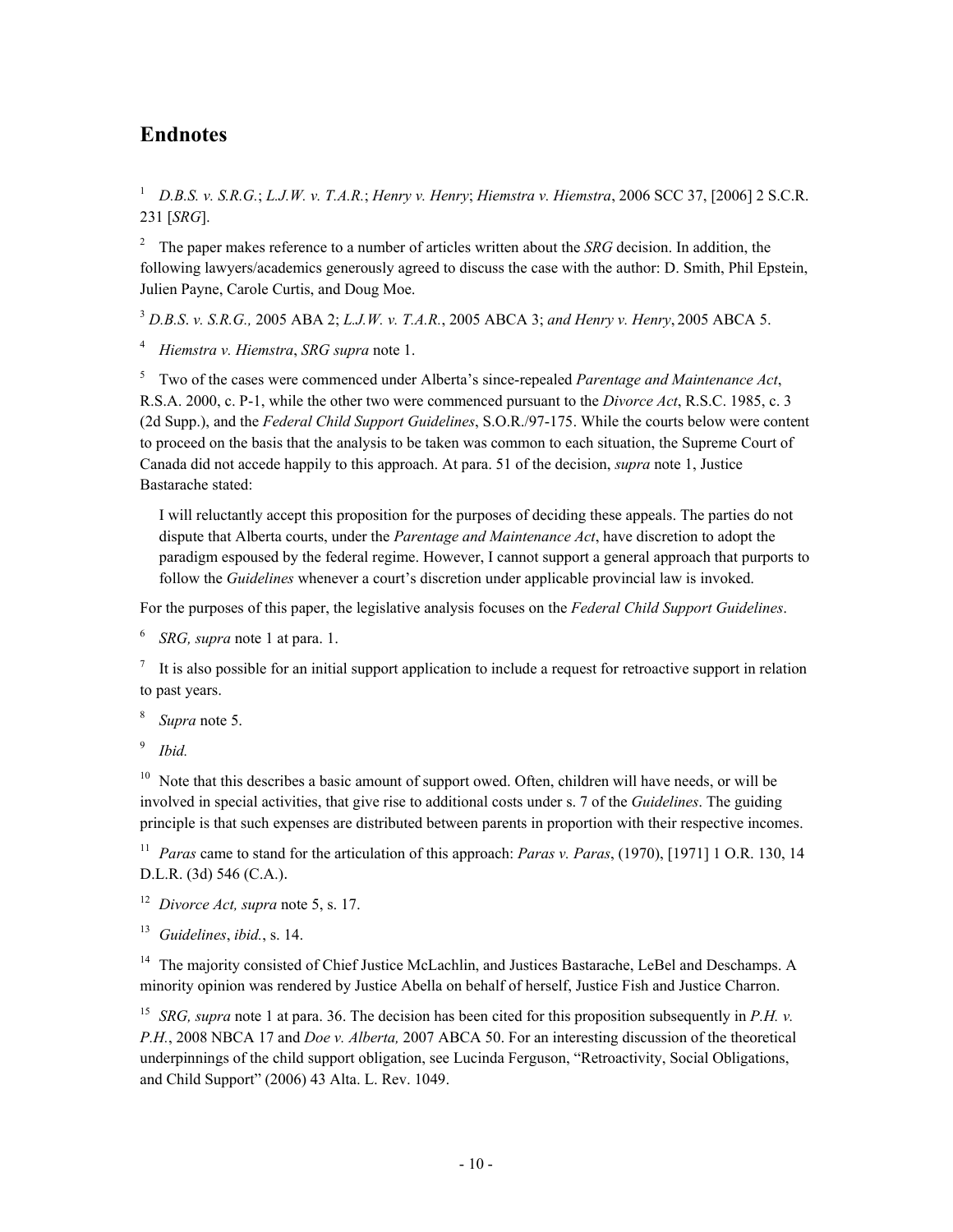<sup>16</sup> *SRG, ibid.* at para. 37. See also s. 26.1(2) of the *Divorce Act*, *supra* note 5 which provides: "The guidelines shall be based on the principles that spouses have a joint financial obligation to maintain the children of the marriage in accordance with their relative abilities to contribute to the performance of that obligation."

<sup>17</sup> *SRG, ibid.* at para. 38.

<sup>18</sup> *Ibid.*

<sup>19</sup> Within this work, unless specifically noted, "enforcement" relates to judicial confirmation that a payor is required to pay child support, rather than to actions taken through provincial or territorial administrative regimes to enforce established support obligations.

<sup>20</sup> For a good discussion of the desirability of such schemes, see Dena Bonnet "Recalculating D.B.S.: Envisioning a Child Support Recalculation Scheme for Ontario" (2007) 23 Can. J. Fam. L. 115. Recalculation services exist in Newfoundland and Labrador, Manitoba, Prince Edward Island and British Columbia. See Department of Justice (Canada), *Inventory of Government-Based Family Justice Services*: online: http://canada.justice.gc.ca/eng/pi/fcy-fea/lib-bib/tool-util/apps/fjis-rsgjf/brows-fure.asp. Note also that in Ontario, a current bill (Bill 133—*An Act to amend various Acts in relation to certain family law matters and to repeal the Domestic Violence Protection Act, 2000*, 1<sup>st</sup> Sess., 39<sup>th</sup> Leg., Ontario, 2008  $(2<sup>nd</sup>$  reading and ordered to Standing Committee on Social Policy February 25, 2009) proposes the authorization of a support recalculation service. In Alberta, amendments were made to the *Family Law Act* to introduce a Child Support Recalculation Program (Alberta Statutes, *Family Law Act*, Part 3, Support Obligations, Division 1.1, Child Support Recalculation Program, Heading added 2008, c. 15 s.3; SA 2003, c. F-4.5, s. 55.1-55.8) These amendments are not in force.

<sup>21</sup> *SRG, supra* note 1 at para. 57.

<sup>22</sup> If the application is not brought pursuant to the *Divorce Act*, the court's ability to assert jurisdiction would depend on the specific provisions of the provincial or territorial legislation that serves as authority for the application.

<sup>23</sup> *SRG, supra* note 1 at paras. 60 and 94.

<sup>24</sup> *Ibid.* at para. 96.

<sup>25</sup> *Ibid.* at para. 77. In discussions following the decision, it has been noted that many people reach agreements for the payment of support rather than obtaining court orders, giving rise to the suggestion that this reality should signal a significant interest in having agreements upheld. According to Phil Epstein, it is important to consider potential administrative and legislative mechanisms that could ensure appropriate support payments and avoid the abrogation of agreements: Phil Epstein, Ontario Bar Association (Family Law Section) Panel Discussion: "More Certainty from the Supreme Court of Canada: Maybe You Can Get Retroactive Support" (20 September 2006) online: http/www.oba.org [*OBA Panel*].

<sup>26</sup> A survey of 136 cases conducted by the author, where courts have purported specifically to "follow" the *SRG* ruling [*Post-SRG Survey*], does not reveal a tendency for courts to give any particular weight to whether an order or agreement underlies the support obligation.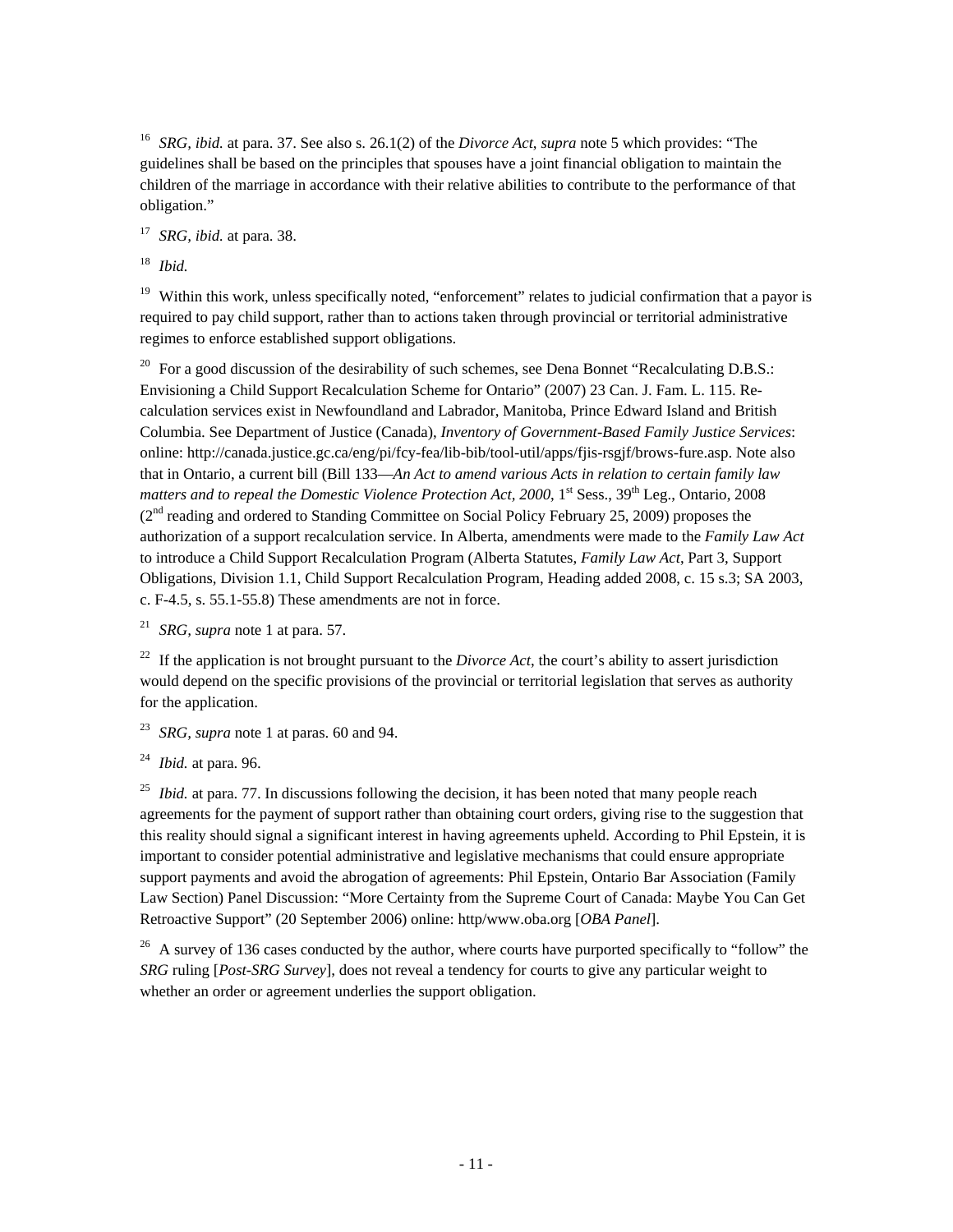<sup>27</sup> *SRG, supra* note 1 at paras. 86-90. Examples of post-*SRG* cases confirming the court's inability to assert jurisdiction unless the child continued to be eligible for child support at the time the application for retroactive support is brought are *Cardinal v. Cardinal*, 2006 NWTSC, *Johnston v. Johnston*, 2006 SKQB 465 and *McDonald v. McDonald*, 2008 B.C.S.C. 120. While, as D. Smith notes in "Retroactive Child Support—An Update" (2007) 26 C.F.LQ. 209 at 211, this is not a matter of judicial discretion, one can imagine circumstances where this limitation leads to unfortunate results. Lawyer Doug Moe provides one example: "A parent could hang on for a few months to bring an application on the expectation of a child continuing high school …, have the kid unexpectedly drop out after age 18 and lose any ability to have the payor parent meet their retroactive responsibility." (Email correspondence between Mr. Moe and the author dated 7 December 2007.)

<sup>28</sup> *SRG*, *supra* note 1 at para. 101. In *Fallis v. Garcia*, 2008 CanLII 25048 (Ont. Sup. Ct. J.), the court accepted that the mother's delay in pursuing litigation was understandable in light of the mental condition suffered by one of the parties' sons. In *Eadie v. Eadie*, 2008 BSCS 1380, the recipient mother's medical and financial circumstances provided reasonable justification for the delay in bringing variation proceedings. Financial resources, lack of self confidence necessary to commence court proceedings, and fear of the payor's temper were considered sufficient to justify the recipient mother's delay in *B.(T.K.) v. S.(P.M.)*, 2008 BCSC 1350. In *Schick v. Schick*, 2008 ABCA 196, the Court of Appeal dismissed the father's appeal from a decision granting the mother child support retroactive to 2002. The Court accepted that the mother had been lulled into a mistaken belief about the father's income, and had been led to believe for a number of years that further litigation would prove fruitless. In *Swiderski v. Dussault*, 2008 BCSC 1629, the court accepted that delay on the mother's part in seeking a support variation stemmed from the fact that each time she had tried to discuss support with the father, he had reacted with anger and involved the parties' child in the ensuing arguments. A similar rationale was applied to excuse the mother's delay in *B.(T.K.) v. S.(P.M.)*, 2008 BCSC 1350. See, however, *Y.S. v. K.T.*, 2008 BCPC 101 (CanLII) (Prov. Ct.), where the mother's claim for retroactive child support was dismissed based in part on the court's view that, while the mother did not request support earlier due to a fear of the father challenging custody, there was no evidence that the father would have responded in such a manner. Further, in *Webber v. Lane,* 2008 ONCJ 672, the court limited the retroactive support award to three years prior to formal notice on the basis that while the recipient mother was young and had limited resources, she should have realized that the only way to deal with the payor's "stonewalling" was to pursue litigation. In *Irving v. Clouthier*, 2008 CanLII 48137 (Ont. Sup. Ct. J.), the court accepted in part the recipient mother's submission that her delay in varying support that was based on a 1997 order was based on financial hardship. However, in balancing this factor against the father's interest in certainty, the court limited the retroactive support award to 2003. In *B.D.G. v. C.C.G.*, 2007 BCSC 989, the court rejected the mother's argument that her delay was justified by the physical and emotional consequences she had experienced as a result of an accident in which she was involved.

<sup>29</sup> *Ibid.* In *Baldwin v. Funston*, 2007 ONCA 381, where there had been an unexplained five and a half year delay in seeing increased child support, the Court of Appeal upheld the lower court's dismissal of the mother's retroactive child support claim. Other cases where insufficient "excuse" for delay was established by the recipient parent are: *L.M. v. I.M.*, 2007 NLUFC 29; *Stemmler v. May* (2007), 43 R.F.L. (6th) 218 (Ont. Sup. Ct. J.); *Luca v. Luca* (2007), 43 R.F.L. (6th) 152 (Ont. Sup. Ct. J.); *Robertson v. Robertson*, 2007 NSSC 128; *Lefebvre v. Strilchuck* (2007), 281 D.L.R. (4th) 539 (Ont. Sup. Ct. J.); *P.V. v. D.B.*, 2007 BCSC 237; *I.A. v. G.R.*, 2007 NUCJ; and *P.A.B. v. K.M.B.*, 2006 BCPC 575.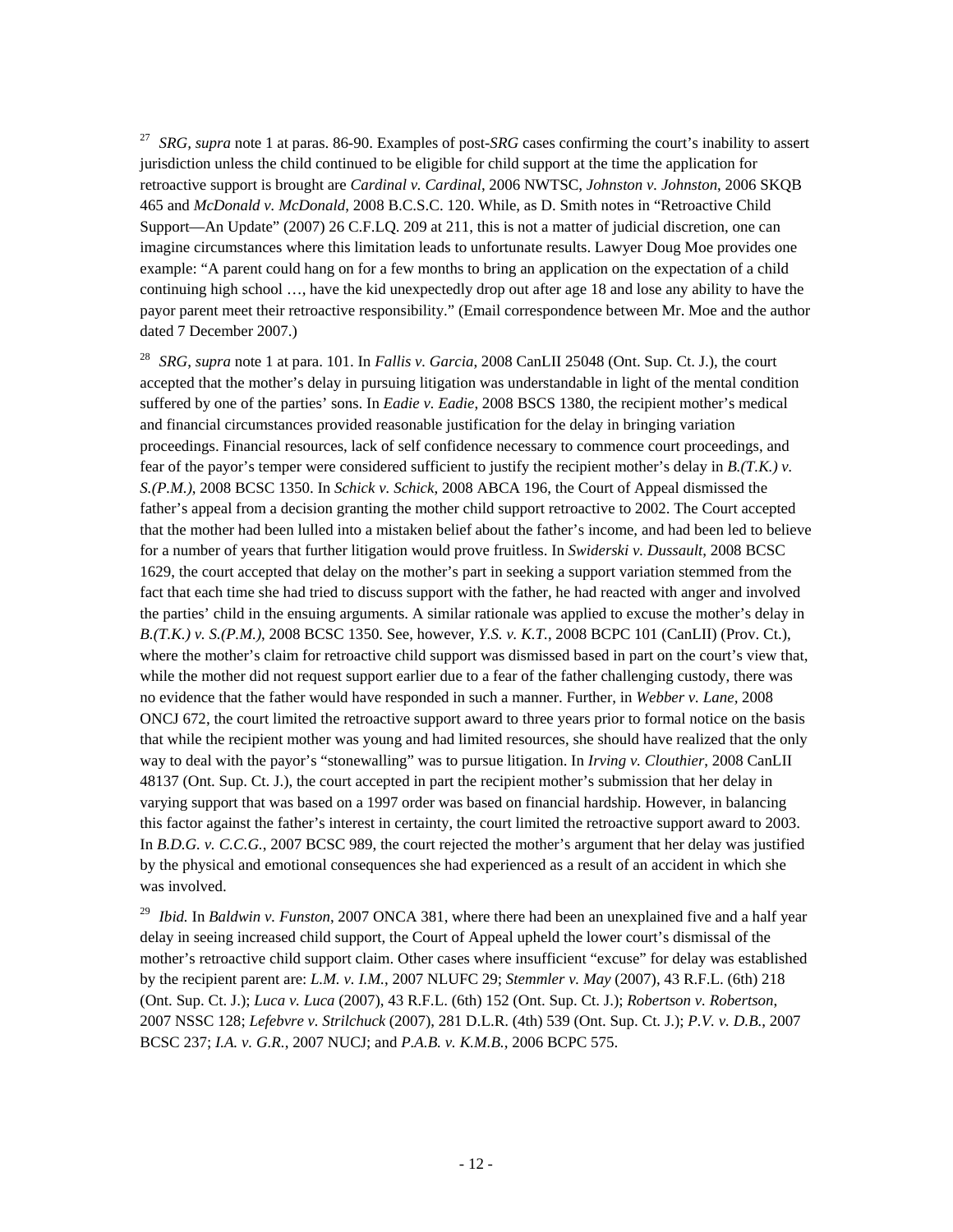<sup>30</sup> Carole Curtis, "The *D.B.S.* Cases: The Supreme Court of Canada and Retroactive Child Support" (County of Carleton Law Association 16th Annual Institute of Family Law, 1 June 2007) at 15 [*Carole Curtis*].

<sup>31</sup> *SRG*, *supra* note 1 at para. 105.

<sup>32</sup> *Ibid.* at para. 106.

<sup>33</sup> *Ibid.* In the *Post-SRG Survey*, *supra,* note 26, blameworthy conduct was found in 65 cases. See, in particular, *L. (R.E.) v. L. (S.M.)*, 2007 ABCA 169, where the payor father had failed to disclose increases in income notwithstanding that his financial situation had changed significantly in 2002; *Schick v. Schick, supra* note 28, where the payor father made statements to the mother that were intended to dissuade her from formally pursuing an increase in support, notwithstanding that he knew of the financial difficulty in the mother's household, and the fact that it directly affected the child's standard of living; *Whelan v. O'Connor*, 2008 NLCA, where the payor mother failed to disclose that her income had increased notwithstanding the existence of an order requiring disclosure; *Chera v. Chera*, 2008 BCCA 374, where the Court of Appeal held that the payor father's decision to avoid his obligation to pay support until a final court order was made did not abrogate his obligation to pay support for his children from the date of his separation from the recipient mother; and *Waddle v. Carr*, 2008 ABCA 31, where the payor father was put on written notice that the recipient mother had retained a lawyer to deal with support issues in 2005, but subsequently refused to cooperate with his own counsel to complete the required processes.

<sup>34</sup> *SRG*, *supra* note 1 at para. 108.

<sup>35</sup> *Ibid.*

<sup>36</sup> *Ibid.* at para. 109. See *Morgan v. Morgan*, 2006 BCSC 1197 where, though the father did fail to disclose his increased income, his behaviour fell on the lower end of the "blameworthy" scale because he had often paid more than required under the applicable support order, and had contributed to health care costs, clothing expenses, and extracurricular activities costs. See also *Deane v. Pawluk*, 2006 SKQB 499, where the payor father had assumed almost total responsibility for the children's extracurricular activities expenses; *Albo v. Albo*, 2006 ABQB 785, where the court held that the payor father reasonably believed that his support obligations were being met by providing a home for the recipient mother and the parties' children; and *Baldwin v. Funston, supra* note 30, where the father had virtually never refused the mother's requests for extra financial assistance.

<sup>37</sup> *SRG*, *supra* note 1 at paras. 110-113. In *Fallis v. Garcia, supra* note 28, the retroactive award would assist both children with their plans to attend post-secondary institutions. See also *Andrews v. Megaw*, 2008 CanLII 12709 (Ont. Sup. Ct. J.), and *Kardaras v. Kardaras*, 2008 ONCJ 493, where one of the parties' children had incurred debts of \$12,000 to pay for post-secondary education. This debt would not have been incurred had proper support been paid when owed. In *Schick v. Schick*, *supra* note 28, the award would assist the child who had special needs. In *Irving v. Clouthier, supra* note 28, the court noted that the child of the marriage was in financial need and was not looked after while the payor's new family received the benefits of the payor's salary. Further, in *Webber v. Lane*, *supra* note 28, the court held that a retroactive support award would create more opportunity for the parties' child who, up to the point of the order, had experienced adversity due to the recipient mother's poverty and the payor's selfish actions in not meeting support obligations. Similar benefits would enure to the children in *L.L. v. G.B.*, 2008 ABQB 536, who had faced financial hardship as a result of growing up without proper support.

<sup>38</sup> *Ibid.* at para. 113.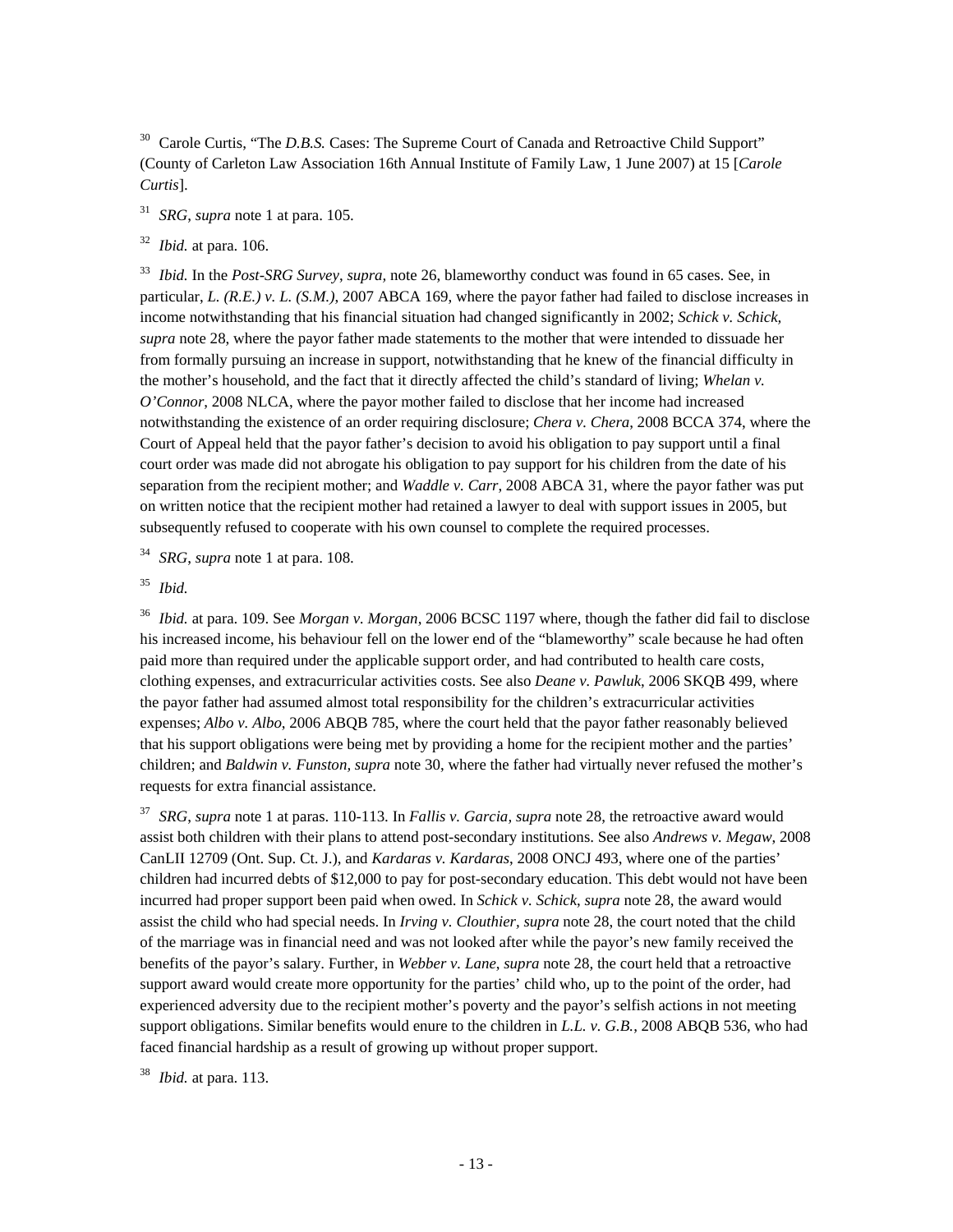<sup>39</sup> *Ibid.* at para. 115. In *Albo v. Albo, supra* note 36, where the father's conduct was not found blameworthy and a retroactive award would be based on past income while his only current income was CPP benefits, undue hardship contributed to the dismissal of the mother's claim for retroactive child support. In *Lemky v. Emblin,* 2008 ABQB 383 (CanLII), the recipient mother's claim for retroactive support was dismissed, largely due to the undue hardship this would cause the father in light of the fact that his business was currently very slow and a retroactive award would be devastating to his financial situation. In *Purba v. Purba*, 2009 ABCA 3, where the appellant was able to demonstrate hardship the Court of Appeal ordered retroactive amounts should be paid at the rate of \$100 per month until ongoing support for one of the children was paid off, at which point payments should increase to \$300 per month until extinguished.

<sup>40</sup> *Ibid.* at 116. For a post-*SRG* case dealing with circumstances where blameworthy conduct outweighed concern for any hardship that father might possibly suffer as a result of paying retroactive support, see *Petten v. Efford*, 2007 NLUFC 3. Also, in *Malleye v. Brereton*, 2007 ONCJ 216, the court denied a retroactive decrease in support obligations, and held that while the payor parent might suffer undue hardship, his current unemployed status was self imposed. Further, any hardship could be mitigated through monthly, rather than lump sum, payments. See also *Webber v. Lane,* 2008 ONCJ 672. In *Robertson v. Robertson*, 2007 NSSC 128, the court held that the father's obligation to his daughter outweighed those to his new common law partner. Further, his support obligations trumped personal expenses associated with smoking, drinking, and driving a new vehicle. In *McGouran v. Connelly*, 2007 ONCA 578, the Court of Appeal held that the application judge erred in severely limiting the retroactive award against the payor father on the basis that it might impact on his ability to meet his ongoing obligations. The judge ought to have weighed the father's blameworthy conduct more heavily in her analysis.

 $41$  Justice Bastarache does not define "formal notice", but D. Smith suggests that a demand letter from counsel or the commencement of proceedings would constitute formal notice. See D. Smith, *supra* note 27 at 228.

- <sup>42</sup> *SRG*, *supra* note 1 at para. 120.
- <sup>43</sup> *Ibid.* at para. 122.
- <sup>44</sup> *Ibid.* at paras. 161-162.
- <sup>45</sup> *Ibid.* at paras. 123-124.

<sup>46</sup> Michael B. Kleinman, "Is there a "3-Year Rule" in Retroactive Child Support?" (2007) 22 Money & Family Law 89 at 91.

- <sup>47</sup> *Supra* note 1 at para.175.
- <sup>48</sup> *Ibid.* at para. 169.
- <sup>49</sup> *Carole Curtis, supra* note 30 at 21.

50 During the *OBA Panel*, *supra* note 25, panelists (Carole Curtis, Phil Epstein and D. Smith) described slightly different understandings of the three-year limitation, but all agreed that Justice Bastarache did not intend to establish a "hard and fast" rule. See the suggestion in *Armstrong v. Hill*, 2009 BCSC 179, that retroactive awards should not reach more than three years before the date of effective notice.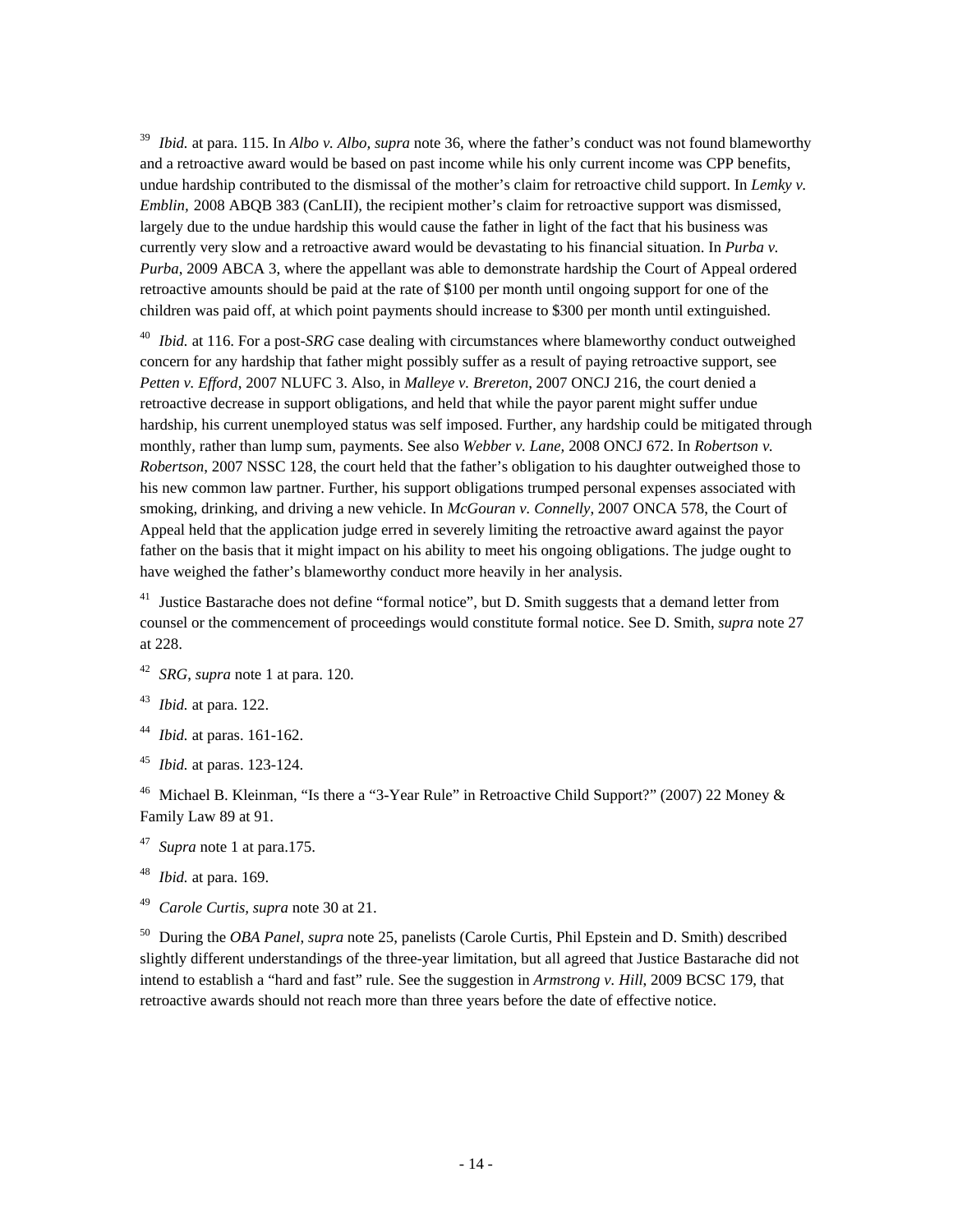51 Kleinman, *supra* note 46 at 93-94. In the *Post-SRG Survey, supra* note 26, of the cases where retroactive support was awarded, 23 orders extended beyond a three-year period. Epstein and Madsen note that occasionally courts will go back more than three years: Phil Epstein and Lene Madsen, *Epstein and Madsen's This Week in Family Law* (8 January 2008) (WLeC). One example is *Dickson v. Dickson*, 2007 NBQB 221 (Q.B.), where the retroactive support order was granted for a four-year period. Here, the father had engaged in blameworthy conduct by failing to disclose increases in his income, and by intimidating the mother into refraining to take legal action to vary support obligations. See also *Schick v. Schick, supra* note 28, where retroactive support was ordered from 2002. Here, the payor father's income had increased significantly after a 2002 court order, and his blameworthy conduct had deterred the recipient mother from seeking an increase in support.

 $52$  Correspondence between Doug Moe and the author dated 7 December 2007.

<sup>53</sup> *SRG, supra* note 1 at para. 128.

<sup>54</sup> *Ibid.* at para. 130.

<sup>55</sup> *D.B.S. v. S.R.G.* and *L.J.W. v. T.A.R.*: *SRG, ibid.* at paras. 137-145.

<sup>56</sup> *Henry v. Henry* and *Hiemstra v. Hiemstra*: *SRG*, *ibid.* at paras. 147 and 153.

- <sup>57</sup> *Henry v. Henry; SRG*, *ibid.* at para. 146-147.
- <sup>58</sup> *Hiemstra v. Hiemstra: SRG, ibid.* at paras. 152-154.

59 Several cases note the broad definition of "blameworthy" employed by Justice Bastarache—see, for example, *Casals v. Casals*, [2006] O.J. No. 5602 (Ct. J.) (QL).

60 D. Smith, *supra* note 27 at 242-243.

<sup>61</sup> *Ibid.* at 236.

 $62$  Note that an application for a retroactive variation is different from an application to have arrears rescinded. In the former case, the payor claims that the amount owing for a past period is lower than the amount reflected in an order or agreement, due to the actual income, custodial situation or entitlement status during that period. In the latter situation, the payor acknowledges that the amount payable under an agreement or order was appropriate, but seeks to have a court order a lesser amount payable due to the payor's current inability to pay. In *SRG*, the Supreme Court indicated clearly that the principles set out in the case did not apply to rescission of arrears cases: *SRG, supra* note 1 at para. 1.

63 D. Smith, *supra* note 27 at 236*.*

64 See, for example, *Jamieson v. Loureiro*, 2008 BCSC 998 (Canlii), where the court reasoned at para. 136:

Although the *D.B.S.* case dealt with a payee's application to account for increases in the payor's income, the underlying theory, in relation to child support guidelines, applies. In particular, the support obligation itself should fluctuate with the payor parent's income.

65 D. Smith, *supra* note 27 at 237. One example of an unsuccessful case of a payor seeking retroactive variation is *Vaughn v. Vaughn*, 2007 ONCJ 21. Another is *Malleye v Brereton, supra* note 40*. Vaughn* illustrates the potential difficulty of separating the recission of arrears analysis from the retroactive variation analysis, and D. Smith notes that the post-*SRG* caselaw continues to blur the distinction: *ibid.* at 238-240.